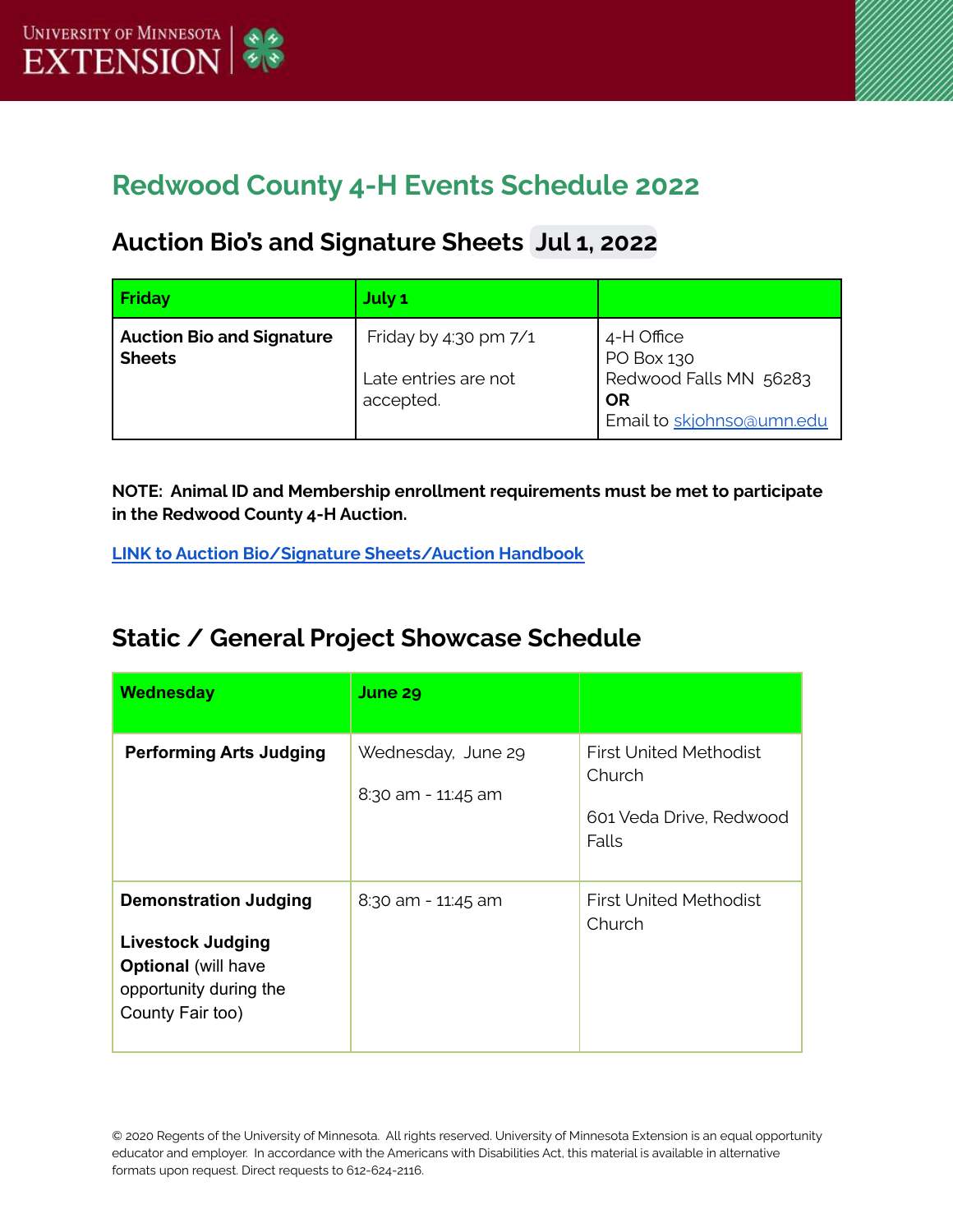| <b>Clothing, Textiles, Quilting,</b><br>Non-Garment and<br><b>Needlework</b> | Wednesday, June 29<br>8:30 am - 12:00 pm<br>(performing artists we will<br>wait for you as needed) | <b>First United Methodist</b><br>Church, Redwood Falls                        |
|------------------------------------------------------------------------------|----------------------------------------------------------------------------------------------------|-------------------------------------------------------------------------------|
| <b>Monday</b>                                                                | <b>July 11</b>                                                                                     |                                                                               |
| <b>General/Static Judging</b>                                                | Monday July 11<br>1:00 pm - 6:00 pm                                                                | Redwood County<br>Fairgrounds<br>201 North Dekalb Street.<br>Redwood Falls MN |

## **Animal Science Showcase Event Schedule**

| <b>Wednesday</b>                                                                                                                                                            | July 13                                                                                                                                    |                                                                                                                               |
|-----------------------------------------------------------------------------------------------------------------------------------------------------------------------------|--------------------------------------------------------------------------------------------------------------------------------------------|-------------------------------------------------------------------------------------------------------------------------------|
| <b>Animal Entry: Vet Check</b><br>All species are welcome or<br>if you want to bring your<br>supplies that is fine too.<br>Official fair security will begin<br>on Thursday | 3-5:30 pm- scheduled by<br>family for Vet Checks<br>Vet check is required <b>BEFORE</b><br>your animals are allowed on<br>the fairgrounds. | Grass parking area across<br>from Fairgrounds - marked<br>Priority check in will be<br>given to Rabbits due to<br>show times. |
| <b>Rabbit</b>                                                                                                                                                               | Entry Begins 3 pm<br>Interviews 4 pm<br>Show 6 pm                                                                                          | Show Arena                                                                                                                    |
| Poultry                                                                                                                                                                     | Entry Begins 4 pm<br>(remember health papers)<br>Interviews 6 pm                                                                           | Grass parking area across<br>from Fairgrounds - marked                                                                        |
| <b>Horse</b>                                                                                                                                                                | <b>Stall Decorating</b><br>Interviews 6-8                                                                                                  | If planning to decorate before<br>6 pm contact 4-H Office<br>637-4025 so we can have the<br>building open.                    |
| <b>Lil Buds Food Stand Open</b>                                                                                                                                             | $5:30$ pm - $8:00$ pm                                                                                                                      | Hot dogs, Burgers, Salads,<br><b>Beverages</b>                                                                                |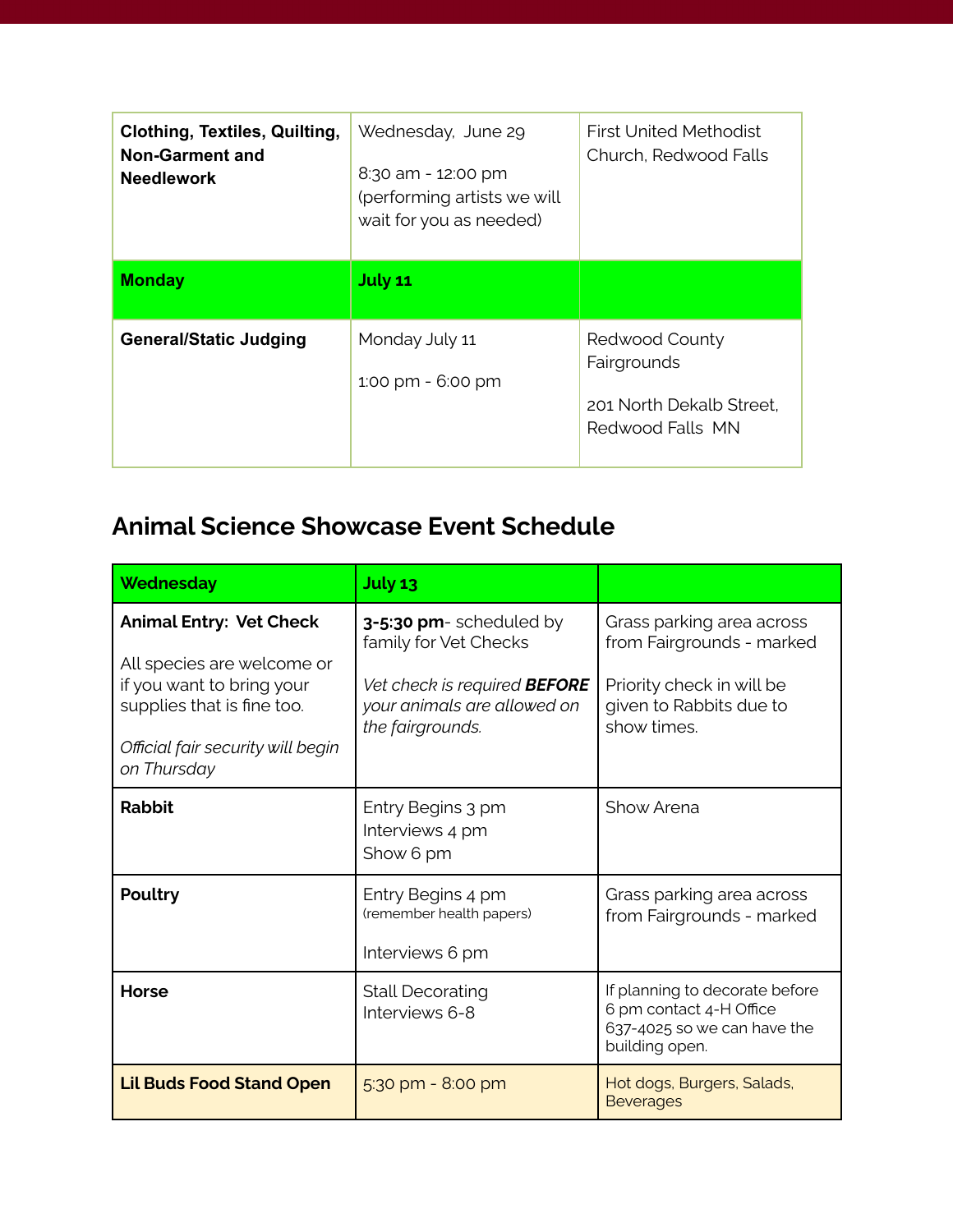**\*\* Horses - both game and pleasure horses must be vet checked with your coggins before entering the fairgrounds. Horses entering Thursday morning will receive priority check in due to show times.**

| <b>Thursday</b>                        | July 14                                                                                                 |                                                                                                                                          |
|----------------------------------------|---------------------------------------------------------------------------------------------------------|------------------------------------------------------------------------------------------------------------------------------------------|
| <b>Animal Entry: Vet Check</b>         | 7am **<br>7:00-9 am                                                                                     | Grass parking area across<br>from Fairgrounds -                                                                                          |
|                                        | Vet check is required <b>BEFORE</b><br>your animals are allowed on<br>the fairgrounds.                  | Horses will have priority due<br>to show time                                                                                            |
| <b>Trailers</b>                        | <b>Horse Trailers for</b><br>horse show only<br>All other trailers off<br>the fairgrounds by<br>9:30 am | Trailer parking is located in<br>the NorthWest corner of the<br>grass parking area - closest<br>to the ball field<br>Remember to provide |
|                                        |                                                                                                         | planking for your hitch                                                                                                                  |
| <b>Poultry</b>                         | Show 8:30 am                                                                                            | Show Arena or Outdoors                                                                                                                   |
| <b>Horse</b>                           | Show 9 am                                                                                               | Horse Arena                                                                                                                              |
| Goat                                   | Interviews 1 pm<br>Show 3 pm                                                                            | Show Arena                                                                                                                               |
| <b>Swine</b>                           | Interviews 1 pm<br>Show at 6 pm                                                                         | Outdoors near swine barn<br>Show Arena                                                                                                   |
| <b>Lil' Buds Food Stand Open</b>       | 10:30 am - 8:30 pm                                                                                      |                                                                                                                                          |
| <b>Clover Cafe' Food Stand</b><br>Open | 3:00 pm - 8:00 pm                                                                                       |                                                                                                                                          |

| <b>Friday</b>    | <b>July 15</b>                     |            |
|------------------|------------------------------------|------------|
| <b>Beef Show</b> | Begins 9 am<br>Interviews Thursday | Show Arena |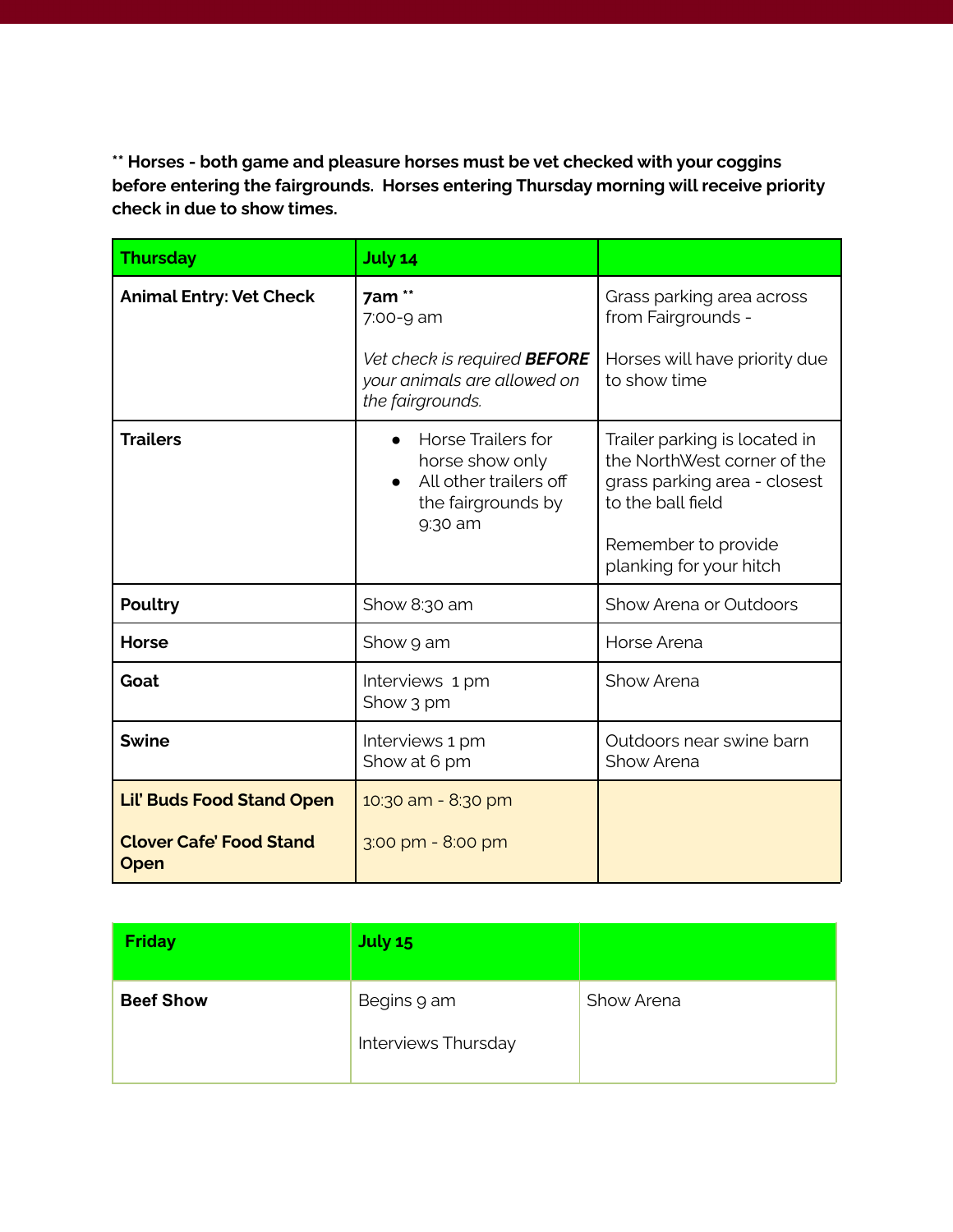| <b>Dairy Show</b>                                    | Begins 11:30 am<br>Interviews Thursday | Show Arena                                                                                                      |
|------------------------------------------------------|----------------------------------------|-----------------------------------------------------------------------------------------------------------------|
| <b>Sheep Show</b>                                    | Begins 1 pm<br>Interviews Thursday     | Show Arena                                                                                                      |
| <b>Auction Bio Updates or</b><br>needed Changes Due  | 5 pm                                   | Updates after 5 pm are not<br>accepted - Fair Office<br>(Reminder: Your forms and<br>signatures are due July 1) |
| <b>State Fair Trip Acceptance</b><br><b>Deadline</b> | 6 pm                                   | 4-H Fair Office                                                                                                 |
| <b>Lil' Buds Food Stand</b><br><b>Opens</b>          | 10:30 am                               | Burgers, Hot Dogs, Bars,<br>Beverages, etc                                                                      |
| <b>Clover Cafe' Food Stand</b><br><b>Opens</b>       | 11:00 am<br><b>Full Menu</b>           | 6:00 pm Steak on Stick Opens<br>at Clover Cafe' and Lil Buds                                                    |

### **Auction Bio Updates: Due Friday by 5 pm**

- Bio forms and signature sheets are due to the 4-H Office by July 1st.
- Youth are welcome to update their auction bio with awards earned during the specie shows.
- Youth may choose to change which species they want to take through the auction.
- Reminder: Youth who both own and lease an animal must take their owned animal through the auction.

### **State Fair Acceptance: Due Friday by 6 pm**

Make your decisions as soon as possible so others have time to consider whether they are eligible for a state fair trip. We will have staff in the 4-H county fair office to help you or you can make your decision known by contacting 4-H staff via [skjohnso@umn.edu](mailto:skjohnso@umn.edu).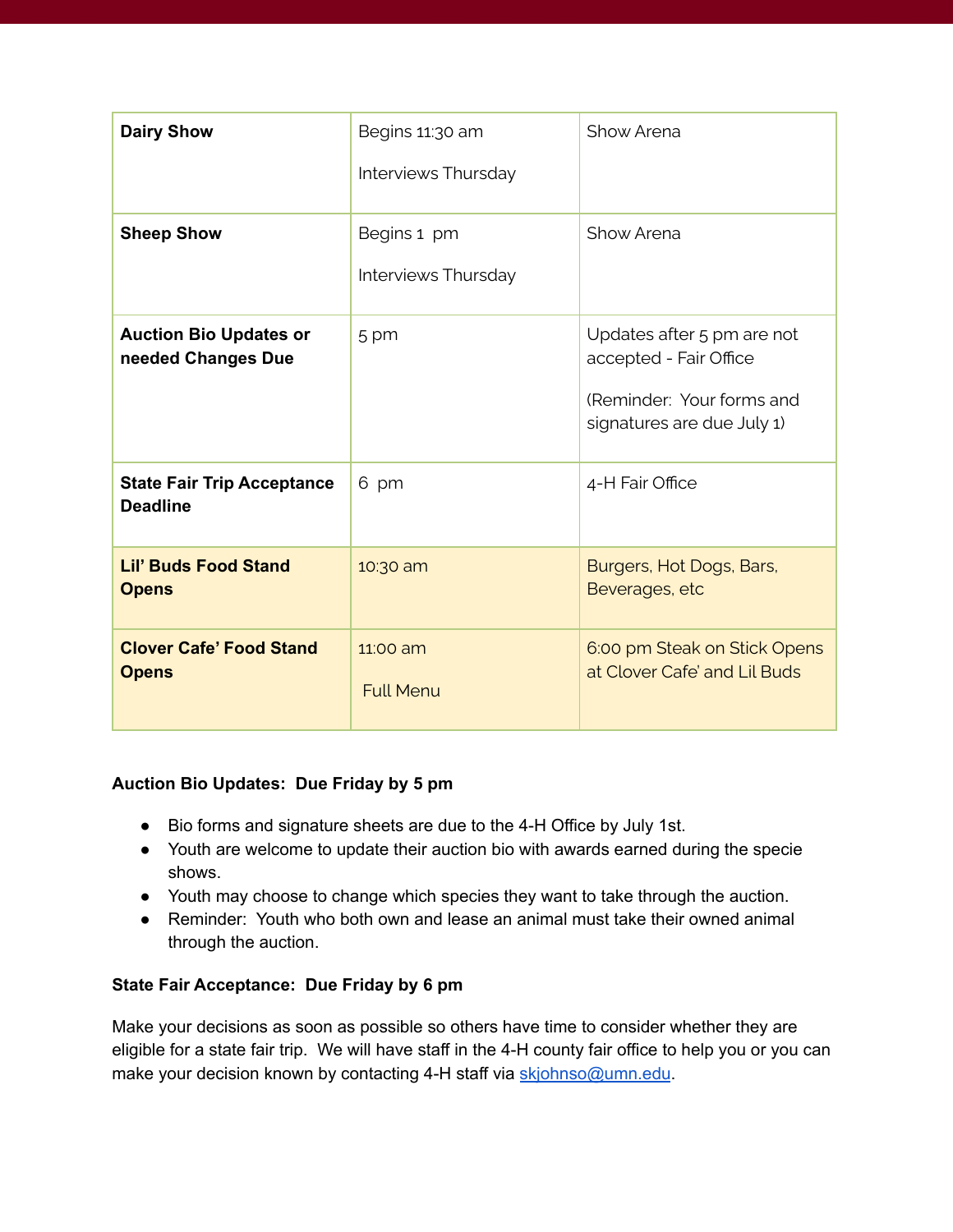Final decisions to accept your 4-H State Fair Trip is due Friday of the Redwood County Fair at 6 pm.

| <b>Saturday</b>                                                                                                           | 7/16                                                    |                                                                      |
|---------------------------------------------------------------------------------------------------------------------------|---------------------------------------------------------|----------------------------------------------------------------------|
| <b>Auction Participant Meeting</b><br><b>Auction Breakfast</b>                                                            | 8:30 am - Wear your auction<br><b>Shirts</b><br>9:30 am | Show Arena                                                           |
| <b>Auction Scholarship</b><br><b>Awards and Introduce Jr</b><br><b>Superintendents and Youth</b><br><b>CF Coordinator</b> | 10:00 am                                                |                                                                      |
| <b>Auction Show</b>                                                                                                       | 10:00 am                                                |                                                                      |
| <b>Premiere Show Contest</b>                                                                                              | Approximately Noon                                      | Show Arena                                                           |
| <b>Horse Fun Show</b>                                                                                                     | 3 pm Spectators Welcome!                                | Horse Arena                                                          |
| <b>Mini-Meats Chef</b><br><b>Competition</b>                                                                              | 4:30 pm<br>Ingredients supplied                         | <b>Exhibit Building - Teams</b><br>welcome.<br>Sign up in Fair Entry |
| <b>Lil Buds Food Stand Opens</b>                                                                                          | 10:30 am                                                |                                                                      |
| <b>Clover Cafe Food Stand</b><br><b>Opens</b>                                                                             | 11:00 am                                                | 6:00 pm Steak on Stick<br>Opens at Clover Cafe' and<br>Lil' buds     |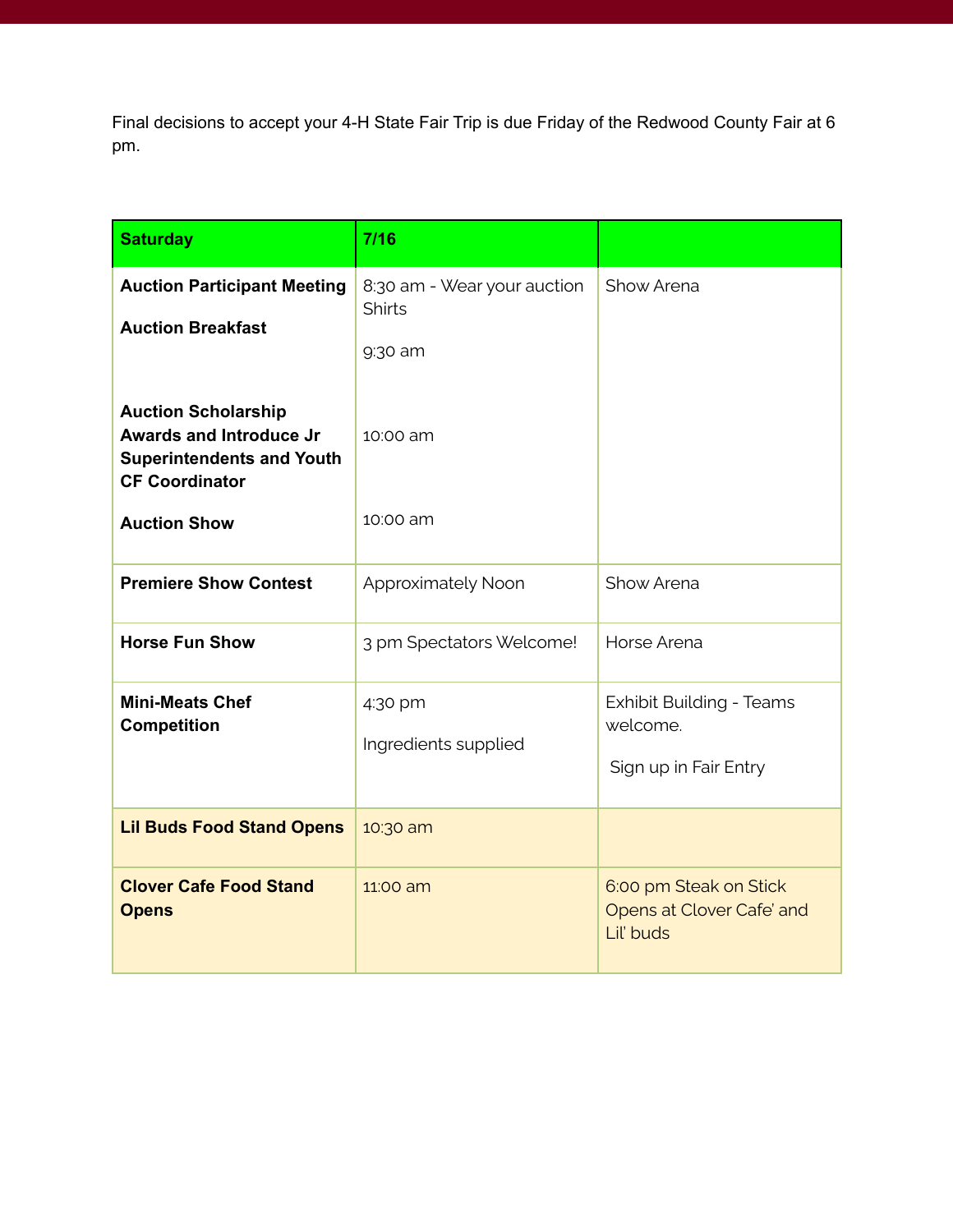| <b>Sunday</b>                                                                                                        | 7/17                                       |                                                                                            |
|----------------------------------------------------------------------------------------------------------------------|--------------------------------------------|--------------------------------------------------------------------------------------------|
| <b>Fashion Show and Court of</b><br><b>Honor Awards</b>                                                              | 12 Noon - Practice<br>1:00 pm Fashion Show | <b>Exhibit Building</b>                                                                    |
| <b>Ambassador Sponsored</b><br><b>Games/Events</b>                                                                   | Begins 2:00 pm                             | Show Arena                                                                                 |
| <b>State Fair Registration Due</b><br>with Payment                                                                   | 2:00 - 5:00 pm                             | 4-H Exhibit Building                                                                       |
| Farm Family of The Year<br>And<br><b>Century Farm Awards</b><br>&<br><b>Static/General Awards</b><br><b>Ceremony</b> | Begins 3:00 pm                             | 4-H Exhibit Building<br>Photography Challenge<br>winners announced!                        |
| <b>Cake/Cupcake Decorating</b><br><b>Contest</b><br>Results will be served with<br>the ice cream social.             | Begins 4:00 pm                             | 4-H Exhibit Building -<br><b>Individual or Teams</b><br>Welcome.<br>Sign up in fair entry. |
| <b>Meet the Ambassadors</b><br><b>Ice Cream Social</b>                                                               | 5:30 pm                                    | 4-H Exhibit Building                                                                       |
| <b>4-H Graduation Celebration</b><br>followed by<br><b>State Fair Orientation</b>                                    | Begins 6:00 pm                             | 4-H Exhibit Building                                                                       |